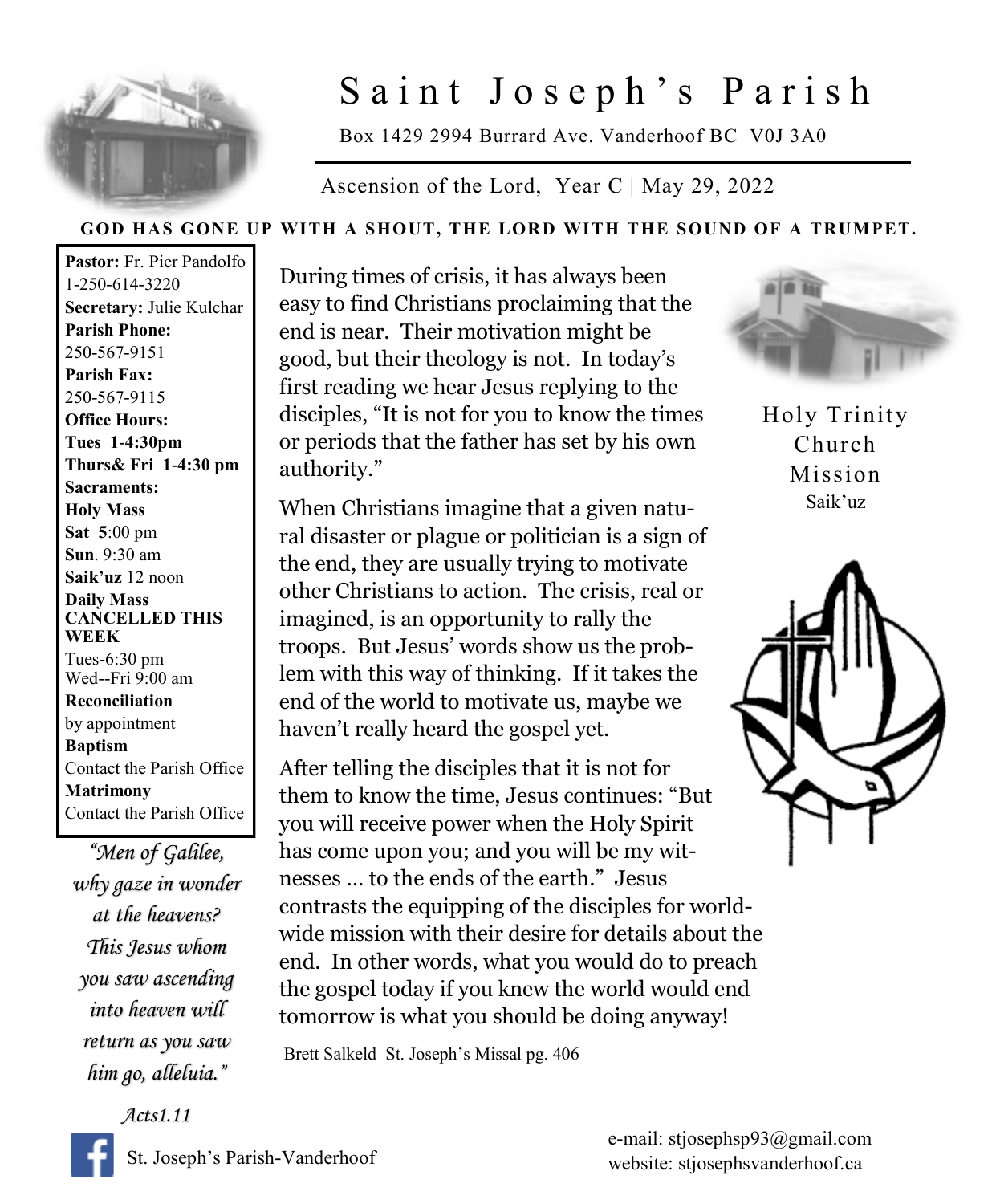

**Ascension: An end and a beginning.** Today we remember that Christ's ascension marks the definitive entrance of Jesus' humanity into God's heavenly domain (CCC  $#665$ ). From the reading from Acts, we are reminded not to dally "looking up at the sky," but are to get busy proclaiming the glory of God's kingdom by the witness of our lives. In Ephesians we learn that Christ will continue to work through the Church – the Church is the witness of our lives. And the Gospel from Luke recounts the ascension of the Jesus 'into heaven', not to abandon

the disciples but to send 'what the Father has promised', the Holy Spirit to help us witness by our lives. **Homework:** pray that the Church is a 'sign of unity', linking the past, present, and future; linking the end and the beginning; linking the secular with the sacred.

**DAILY MASSES CANCELLED** May 31 to June 03. **PRIESTs on RETREAT:**  Diocesan priests are on retreat from May 30 to June 03; keep us in prayer.

**May is the month of MOMS, Mary and the rosary.** We will be praying one decade of the Rosary as a meditation after communion to practice 'asking' Mary to help us to be closer to Jesus whom we have just received in Holy Communion.

FORMED**: Morning Glory: mini retreat to get to know Mary** better during May, the month of Mary; log onto the free parish platform FORMED. FORMED: **FILMS:** Saint Philip Neri: I Prefer Heaven, and Joan of Arc

**Transformed lives, transforming community:** (mission statement for evangelization); I had suggested that people keep a journal during Lent of God's actions in your life; keep the journal going through Easter, and when appropriate, we would like to include stories of transformation on our website.

PARISH ACTIVITIES **: SACRAMENTAL PREPARATION** : has begun; keep the candidates for Reconciliation, Eucharist, and Confirmation in your prayers; preparation is Saturdays from 3:15 to 4:45;

PARISH ACTIVITIES**- Confirmation, June 13, 7pm:** please mark your calendars and come out to support our confirmandi. **First Holy Communion, June 19, 9:30am**, Feast of Corpus Christi.

PARISH ACTIVITIES**- Father's Day Brunch, June 19:** an assortment of menu items is being prepared; plan on attending.

PARISH ACTIVITIES **: Grounds Clean-up**; Saturdays from 10 to noon; we still have a little work

PARISH ACTIVITIES **: YEAR END BBQ, June 26.** Mark your calendar INTERCHURCH ACTIVITY **: COMIC LELAND KLASSEN, June 26 at 7pm at**  Gospel Chapel; see insert for QR code for purchasing tickets.

QUIET PARISH HEROS **:** the Franciscan Brothers Roy and Walter visit the shut-in, assist with Saik'uz mission, mow lawns, etc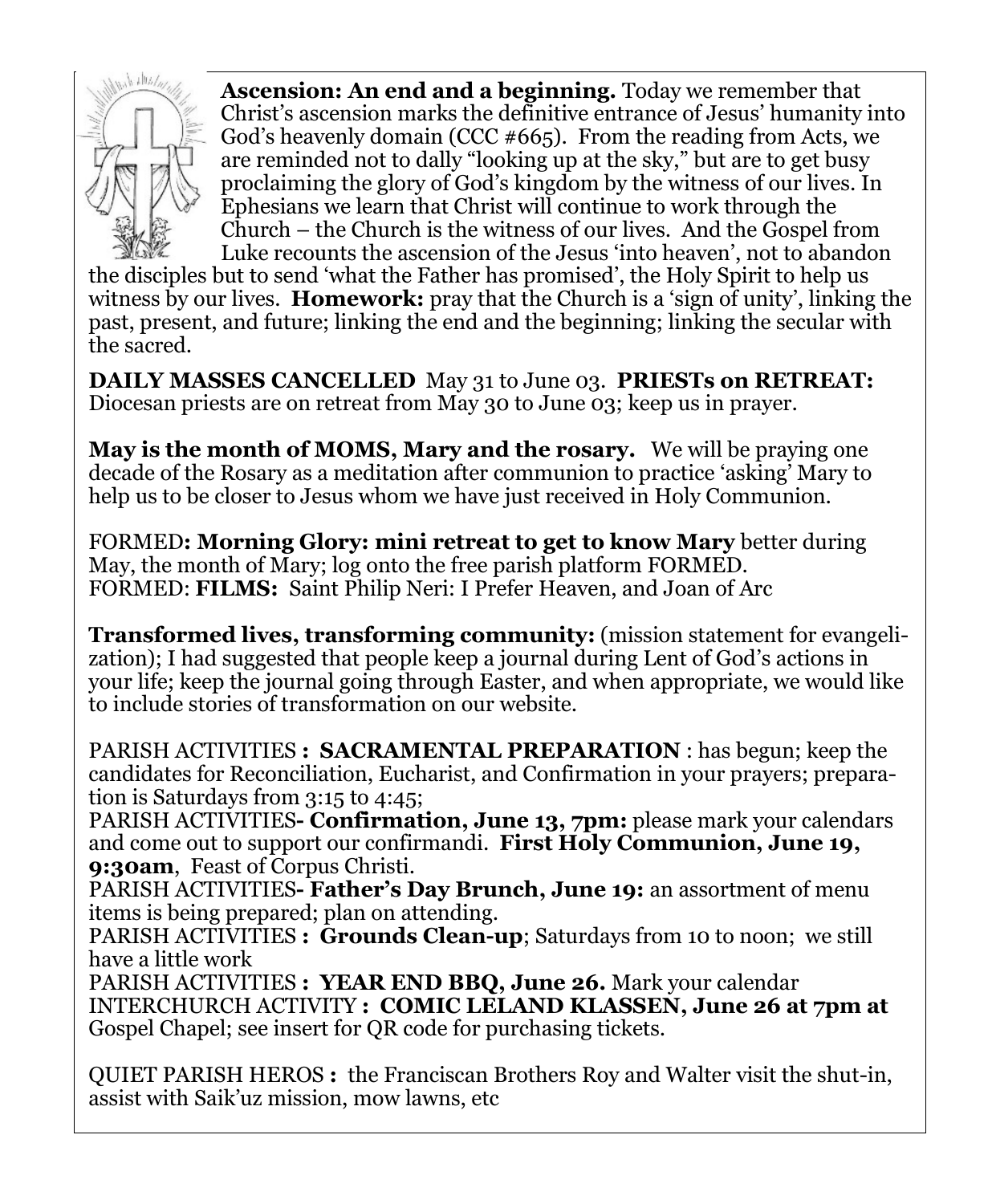## **The Ascension of Jesus**

- K UCNLA - Z AJGF Y. x A Ω s  $_{\rm F}$ V G - W T  $\mathbb Z$ S T z т z Α A С F J D Р  $\circ$ в A E. L. О Н Ζ B V т I н D J С L в N х C в A О F D S Е I V G F F Ν G I U Е C x s N Ð М Ω  $\circ$ s  $\bigcirc$ G F Ν A H т Н I Α м N I D. О D G. R. G S S. C s Е О F s Е L. м J Y Ν Е V H. V м F T L S T.  $\mathbf{F}% _{0}$ U S С С V A  $_{\rm P}$ E D R D х E Y Ω E. P н A в E. U А  $\circ$ К U т S V E. т О О Т E, T T. I R Т Н Е Y J Ζ F. F N T. Е X.  $\circ$ G D C S E R T К R Н L D Е О Е J W T F C М М N S S T. A  $_{\rm R}$ М s н A A н н Е Α R т н  $\circ$ P E 0. Y. N Y U I P s Ζ Y D т R F G Ν Ζ М s О Е U К К I Ν В E Ν  $\circ$ A Y C v  $\circ$ R A D О U Y Ε L F R F К F J s x Ζ P R м I D G О т H  $\mathbb{F}^n$ т Y Y s С S  $\mathbb P$ т W N S. C L  $\circ$ R D A G. S s S G G C т W.  $\circ$ M E Ν I N W Н I. T E N R R U S E. Ρ U Ν Ε К T  $\circ$ I. т С Е R А N K. v Y V E F Ζ P L N P z т  $\Omega$ R R N R U G H Z Ζ Х N. -К н U F О L. G.  $\circ$ J. О М V G U Ω Z. R C  $H$ Y C MKLSRSE T Е. S.  $\mathbf{B}$ V Y N

ACTS ONE **CHRIST** CLOUD HIDES HIM **DISCIPLES FATHER ALMIGHTY** FORTY DAYS JESUS. **RESURRECTION TAKEN UP** TWO MEN IN WHITE **ASCENSIO IESU** CHRISTIAN ART **DEPARTURE EARTH** FEAST OF THE ASCENSION **HEAVEN** PRESENCE OF GOD RIGHTHAND OF GOD THE ASCENSION